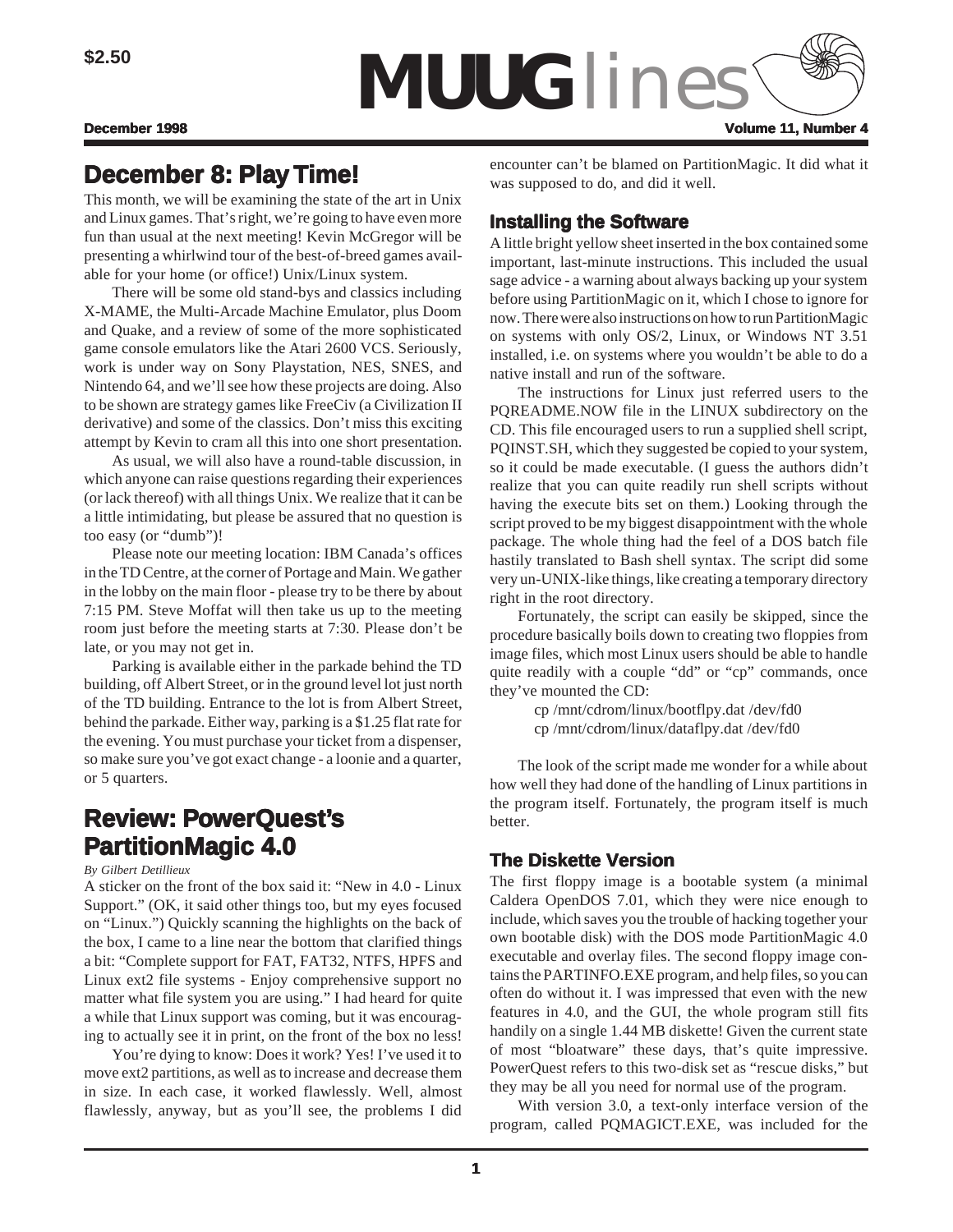#### **Volume11, Number 4 December 1998**

purpose of using it on a single "rescue" floppy. The GUI version was only available when you did the normal install onto a DOS or Windows partition on your hard disk, possibly because this version was too big to run practically on floppies. This text-only interface seems to have been abandoned in 4.0, although the manual still refers to it in Appendix B. No matter, the GUI version is much nicer to use, and fits on the one floppy. The only disadvantage to this over the old text-only version is the slightly longer loading time.

Once loaded, another difference became apparent between this DOS GUI version and the one shown in the screen shots on the box. The much hyped Wizard functionality is not included in the DOS GUI version. (I'll talk more about that later.) The DOS GUI will be familiar to users of PartitionMagic 3.0, and contains all the basic functions you're likely to need.

### **Working with Linux Partitions**

As promised, PartitionMagic recognized my Linux partitions, and the summary partition information on the main screen showed not only the type and size of the partitions (previous versions did that much), but also the amount of used and free space for each.

There were two odd things I noticed: First, swap partitions are shown as having no space used, and all of it free. I suppose that's true enough, since the only space permanently allocated is the first block, which contains the block map. Although I didn't test this thoroughly, I imagine that swap partitions can be resized though pretty much their full range, from pathologically minimal to the 128 MB maximum (currently imposed by the block map's layout).

Second, two of my ext2 partitions which were over 80% full, according to Linux's "df" command, were shown as having no free space! Granted, it would probably be unwise to try and shrink a partition as full as that, but it wasn't clear why there was this discrepancy between the numbers reported by "df" and PartitionMagic. Is it just for safety, or is there something very odd about the way PartitionMagic calculates and/or displays the used/free space? Fortunately, for ext2 partitions with sufficient free space (those I wanted to try resizing), the numbers reported seemed to concur with those from "df."

Resizing an ext2 partition is done in the same way as for other partition types. You click on the partition you want, click on the Resize icon (or select Operations/Resize from the menus), then drag the handle at either end of the graphical representation of the partition in the dialog box (or enter the desired size in the appropriate text field). You can batch up a number of such changes, selecting any of the applicable partitions, shrinking, growing or moving them, before committing to anything. You then click on other icons or buttons to apply the changes or discard them.

My initial nervousness when I clicked the Apply button

soon passed, as I saw the progress display as the operations proceeded. The ext2 partition is first checked, using the same sort of 5-phase check that is familiar to users of the UNIX/ Linux "fsck" program. If the partition passes the check, the resizing and moving operations can then proceed. Enlarging an ext2 partition is relatively straightforward and quick. Shrinking one takes a bit more work, since data blocks and inodes will often have to be shuffled around, and all references to the affected inodes then have to be found in the various directories and re-mapped. PartitionMagic did all of this without a hiccup, and reported each step as it was going along. Finally, it does another 5-phase check to verify the result.

#### **Gotcha! Gotcha!**

Now for a couple notes of caution: First, if you resize your root (or /boot) partition and count on LILO to load your Linux kernel, you could be in for a shock on your next reboot. LILO doesn't take kindly to having any of the data to which it points moved in any way. Make sure you've got a bootable kernel on floppy (such as a Red Hat rescue disk set, or better yet, the appropriate boot floppy created specifically for your installed system) before you start, since it can be quite difficult to recover after the fact otherwise.

Second, heed PowerQuest's sage advice, and backup your data first. This may seem like overkill and a waste of effort, particularly once you develop a sense of confidence with PartitionMagic. However, despite the apparent reliability of the product, there are a number of factors which could result in problems, ranging from power glitches, to hardware problems, to various software bugs. (How much do you trust DOS or Windows to not crash on you?)

I had a really close call while putting the Windows 95 version of the program through its paces. I had batched up changes to 2 partitions (shrinking one so I could move down and expand the other), had committed to this, and had watched PartitionMagic fly through all of the changes, only to see a small dialog box pop up at the end, reporting a disk read error. Fortunately, this happened during the final phase of the partition check, after the last of the changes to the partitions, so I felt reasonably confident that no data had been lost. Rebooting and checking each partition confirmed this. It's not clear what was to blame for the read error - the disk drive itself, the IDE controller, some other piece of hardware, PartitionMagic itself, or Windows 95. (I have my suspicions, but I must admit that it's based more on prejudice than on any solid evidence!) The moral of the story, though, is that you never know what might happen - had the read error happened midway through a move or resize operation, I wouldn't have been so lucky - so having a current backup is always a good idea.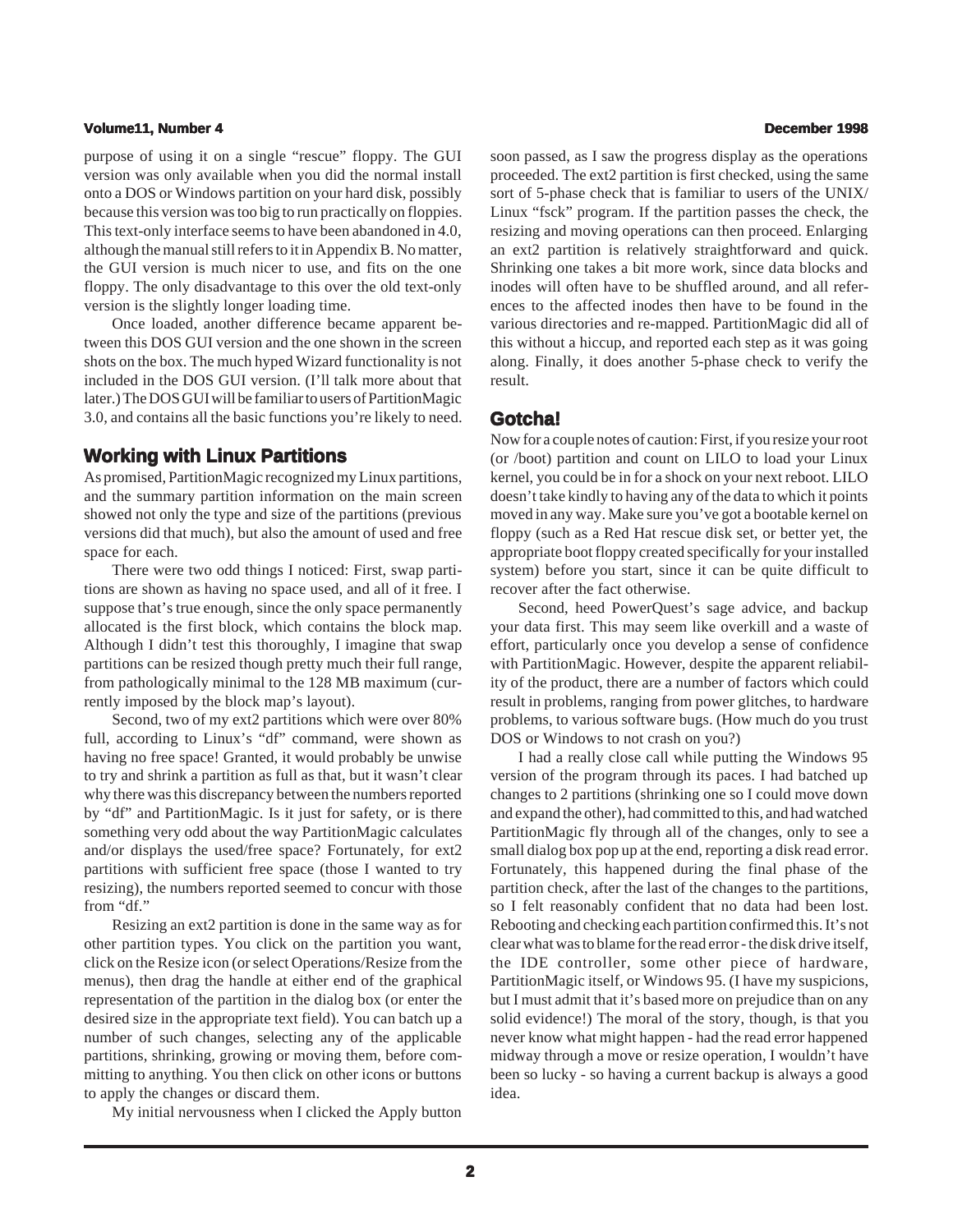#### **Other Operations**

In addition to creating, deleting, moving, and resizing partitions, PartitionMagic supports a number of other operations. However, many of these are specific to FAT-style partitions. What else can it do with Linux ext2 and swap partitions? Not much. There is a "Check" operation, but I found it rather uninformative for ext2 partitions. Rather than reporting the various phases (as was done during the checks preceding and following operations that changed an ext2 partition), a terse message and a single progress bar were all that indicated that a check was being done. After the check, a summary dialog box indicated that no errors were detected, however, it was unclear exactly what had been checked. (Was this the same 5 phase check, or something simpler? What sort of errors would it be able to detect and report? This wasn't clear from the messages I saw.)

The "Info" operation was also rather minimal when it came to Linux partitions, showing only the partition table information itself. This same operation on FAT partitions displays a dialog box with four tabs: Disk Usage, Cluster Waste, Partition Info, and FAT Info. It seems that some of this could have also been done for ext2 partitions; for example, fragmentation information and inode information could have been shown, and at the very least a disk usage report could be provided. (They do compute and display some of that in the summary partition information on the main screen.)

### **Off to See the Wizards... Off to**

The Windows 95 and NT native versions of the program contain the same basic functionality as the DOS GUI version, but the interface is augmented with some fancier graphics, most of which are icons used to invoke Wizards. These Wizards are intended to help automate certain tasks, or make recommendations about how to make better use of partitions.

I have to admit that I'm not crazy about Wizards in general, preferring to have more control over operations myself. I also have to admit that I didn't spend a lot of time testing the PartitionMagic Wizards, since I was limited in what I could do on my test system, which contained only a single disk with four primary partitions already allocated, most of which contained important data. Because of that, I wasn't able to test the "Create New Partition" Wizard at all, and didn't commit to any of the recommended changes made by any of the Wizards. So, take the following with a grain of salt.

Some of the Wizards seem to be oriented mostly toward FAT partitions, such as the "Analyze and Recommend" and the "Reclaim Wasted Space" Wizards. The only one that seemed like it might be particularly useful to Linux users was the "Redistribute Free Space" Wizard. However, it wasn't at all clear how this thing is best used, and there were some apparent inconsistencies.

#### **December 1998 Volume 11, Number 4**

When I first ran it, I had no space that was unallocated to partitions, but had free space in a number of partitions. The Wizard did some quick checks, then showed a dialog box with its recommended changes; but the graphical representations of the "before" and "after" layout seemed the same to me, and there was nothing else to go on (such as actual numbers for the various partition sizes). After freeing some space from an ext2 partition at the end of the disk, The Wizard once again came up with a dialog with no really apparent changes; unallocated free space was still clustered after the last partition in the "after" layout, and the various partitions didn't seem any different in size. Freeing space from an initial FAT partition yielded different recommendations; this time, the various partitions seemed to be resized, and most - but not all - of the unallocated free space seemed to have been used to increase partitions. I'm not sure what accounts for these differences, nor even how this Wizards recommendations would be helpful in reallocating space.

Although my tests of the Wizards were not very complete, the value they add - particularly for Linux users - did not seem clear to me. Since the DOS version contains all the basic functionality, and only lacks the Wizards, Linux users might be quite content to use that version and save some disk space. (A minimal installation under Windows 95 was about 11 MB. That's quite an increase from a couple floppies for the DOS version.)

### **Licensing**

It should be noted that PowerQuest provides a computerspecific license with PartitionMagic, which means that the software can only be used on one specific computer. Once it's been used on that computer, you are not authorized to use it on any other computer. (One wonders what could be done if that computer were to die - or be sold, since the license also states that you can't sell or otherwise transfer the software to any other person.) While I can understand their desire to impose more than the usual restrictions on the software's use (since you could use it on any number of machines, otherwise, as long as it wasn't permanently installed on any of them), the current licensing terms seem unreasonably restrictive to me.

PowerQuest does offer something called a Professional License, as well as a Multiple Pack License, which can be purchased separately by contacting PowerQuest by phone or e-mail. The specific terms of these licenses weren't clearly spelled out, nor were costs indicated.

### **Conclusions**

If you've never tried PartitionMagic before, I strongly recommend it. If you're using version 3.0, the upgrade is worth it. Although the program's support for Linux doesn't seem to be quite as strong as for the more commonly used